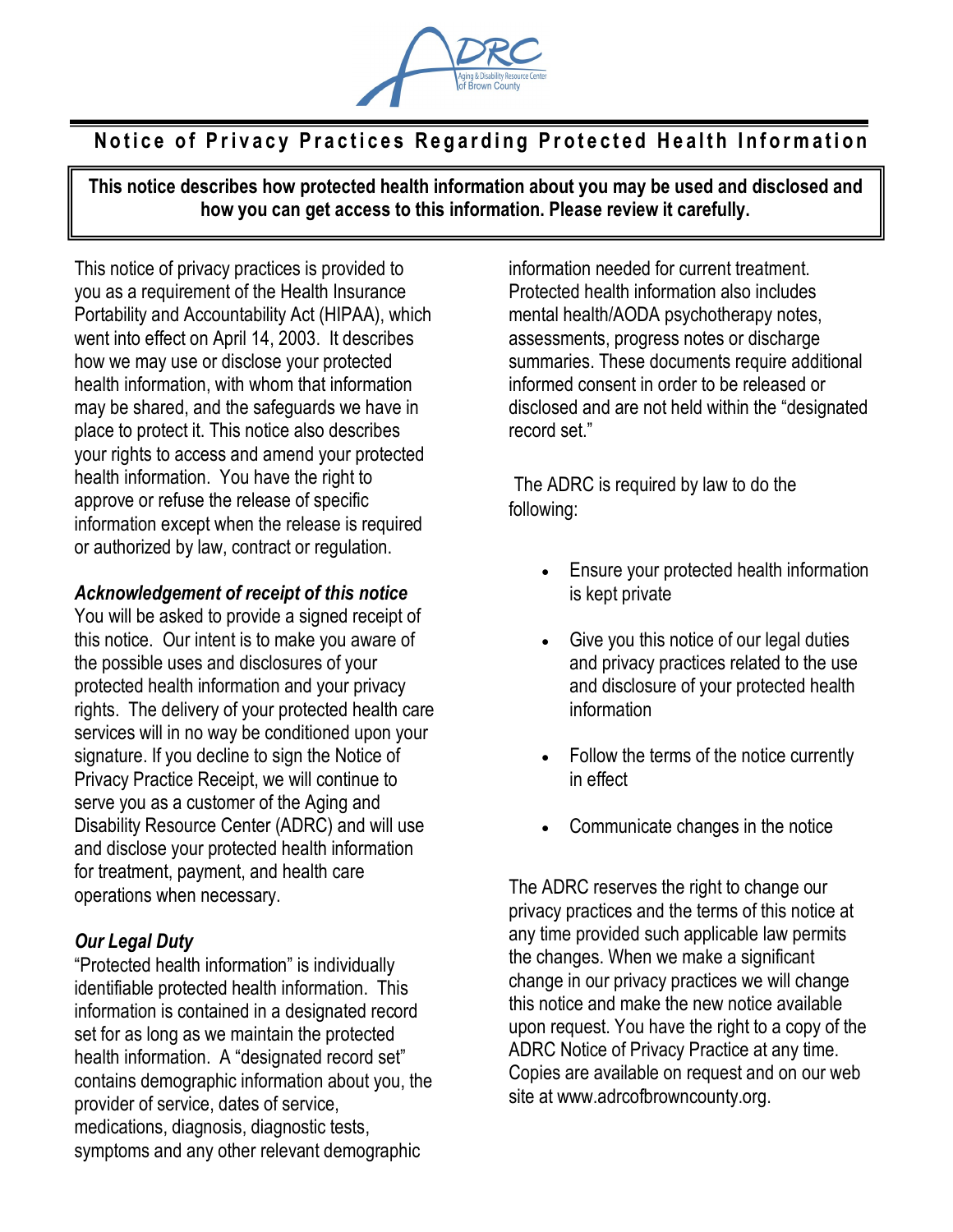#### *Required Uses and Disclosures of Your Protected Health Information*

The ADRC will use and disclose protected health information about you for treatment, payment and health care operations. This may include diagnosis, treatment, personal address and other identifying information.

**By law, we are able to use or disclose your protected health information, held within your designated record set, without your authorization for the following purposes:**

#### *Treatment*

The ADRC will use your protected health information to provide you treatment, determine functional eligibility and/or to provide services. For example, we may consult with internal, contract or other business associate professionals to provide them with information they need to make decisions about your care or services.

#### *Payment*

In some cases the ADRC may use your protected health information in order to receive reimbursement from third-party payers for services provided, i.e.: in determining your eligibility, via a functional screen.

#### *Health Care Operations*

The ADRC may use and disclose your protected health information for regular service operations or to detect and prevent health care fraud or abuse. Regular service operations include quality assessment, improvement activities, certification, licensing or credentialing activities. There are some services provided in our organization through contracts with business associates or service providers. When these services are contracted, we may disclose your personal protected health information to our

business associates so they can perform the job we've asked them to do. To protect your protected health information, however, we require the business associate to be subject to the federal privacy rules so they can appropriately safeguard your information. We will not sell your protected health care information to anyone.

#### *Disaster Relief*

The ADRC may use or disclose your protected health information to an authorized public or private entity to assist in disaster relief efforts and can disclose to family or individuals involved in your health care.

#### *Communications to You*

The ADRC may use your information to communicate appointment reminders or to request additional information. These communications may be by phone, mail or other means at your request. We also may contact you with information about programs or services that may be of interest to you or that can improve your health. A survey may be mailed to you after your visit.

## *Required or Permitted By Law*

In certain circumstances we may report some of your protected health information to legal entities such as law enforcement officials or government agencies. We may disclose your information in response to a court order or for certain types of administrative proceedings where the law permits or requires us to disclose information.

#### *Public Health Reasons*

We may disclose your protected health information to a public health authority that is permitted by law to collect or receive the information. This information may be used to prevent or control disease, injury or disability. The agency is committed to protecting and reporting potential abuse of children, vulnerable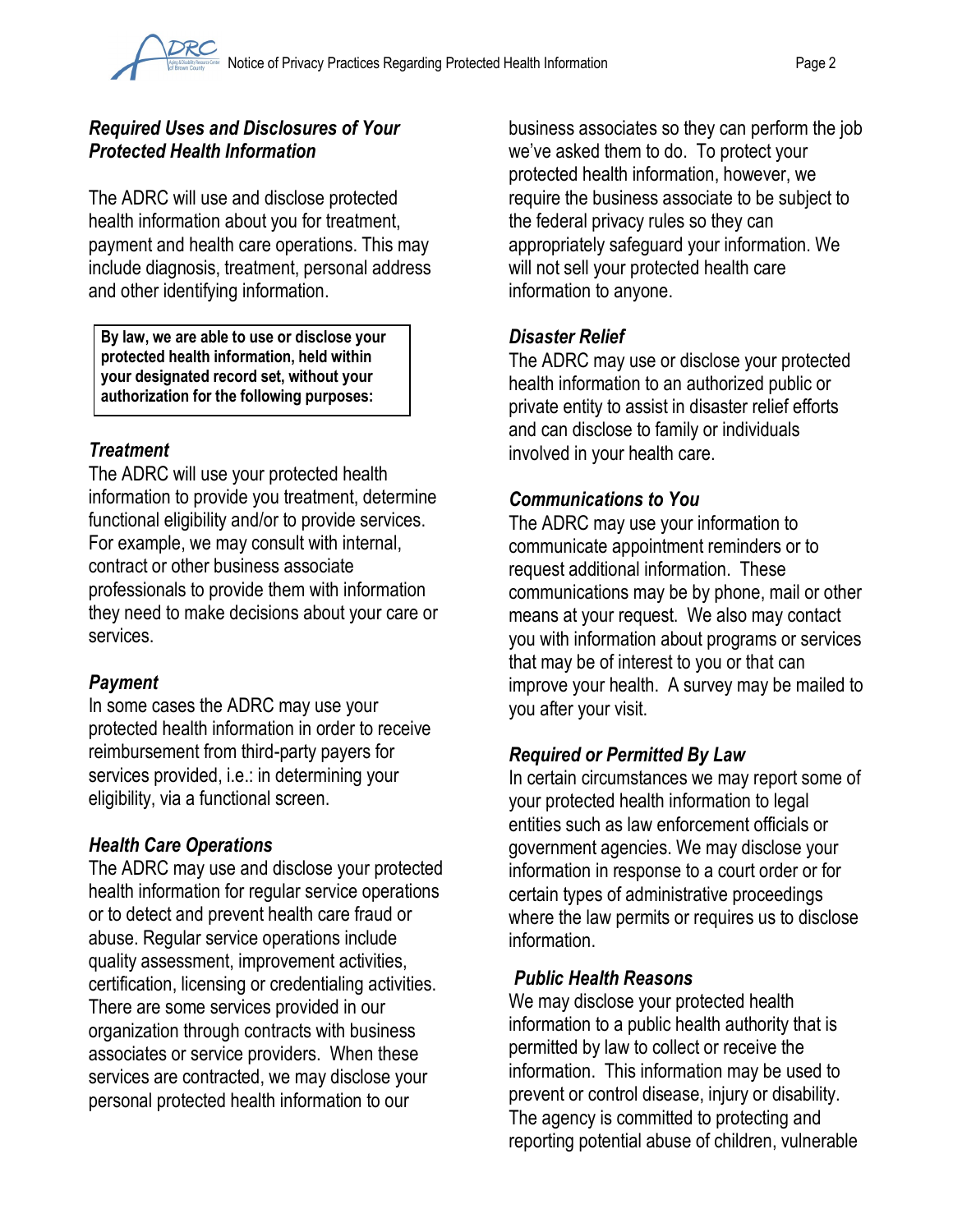# *Health Oversight Activities*

We may disclose protected health information to a health oversight agency for activities authorized by law, such as audits, investigations and inspections. These health oversight agencies might include government agencies that oversee the health care system, government benefit programs, other government regulatory programs, and civil rights authorities.

## *Death Records*

We may disclose your protected health information to coroners, medical examiners, and funeral directors, as required or permitted by law, so they can carry out their duties related to your death.

# *Organ Donation*

We may disclose your protected health information to entities involved in obtaining, banking or transplanting organs, eyes or tissue for donation or transplantation purposes.

## *Research*

We may disclose your protected health information to researchers only when approved or authorized by law.

# *Health and Safety Threat*

We may disclose your protected health information to the necessary authorities if we believe in good faith that such use or disclosure is necessary to prevent or minimize a serious or imminent threat to you or the public's health or safety.

#### *Incarceration, Law Enforcement Custody and National Security*

We may disclose your protected health information if you are in the custody of law enforcement officials or an inmate in a correctional institution or a threat to national security.

## *Workman's Compensation*

We may disclose your protected health information to the appropriate persons in compliance with workers' compensation laws. For example, your employer may be provided with information about your work related injury.

# *Communication with Family and Friends*

If you are not physically available or cognitively able to grant informal permission, we are permitted to use our professional judgment to determine whether disclosing is in your best interest and determine you would otherwise allow such a disclosure. We may disclose your protected health information (but not in written record form) to your family, friend or other person identified by you and involved in your care.

# *On Your Authorization*

You may give us written or verbal authorization to use your protected health information or to disclose it to anyone for any purpose. If you give us an authorization, you may revoke it verbally or in writing at any time. Unless you give us written or verbal permission, the ADRC cannot use or disclose your protected health information for any reason except those allowable by law, contract or regulation. All other disclosures of your personal health care information will require an authorization by you.

#### **Your Rights Regarding Protected Health Care Information:**

#### *Inspect or Obtain a Copy of Your Protected Health Care Information*

You may inspect and obtain a copy of your protected health information that is contained in your "designated record set" for as long as we maintain the protected health information. A fee may be charged for the cost of copying, mailing and other related supplies. Should you request additional supplemental information from outside of your designated record set (mental health, AODA assessments or progress notes), a written request or additional releases may apply.